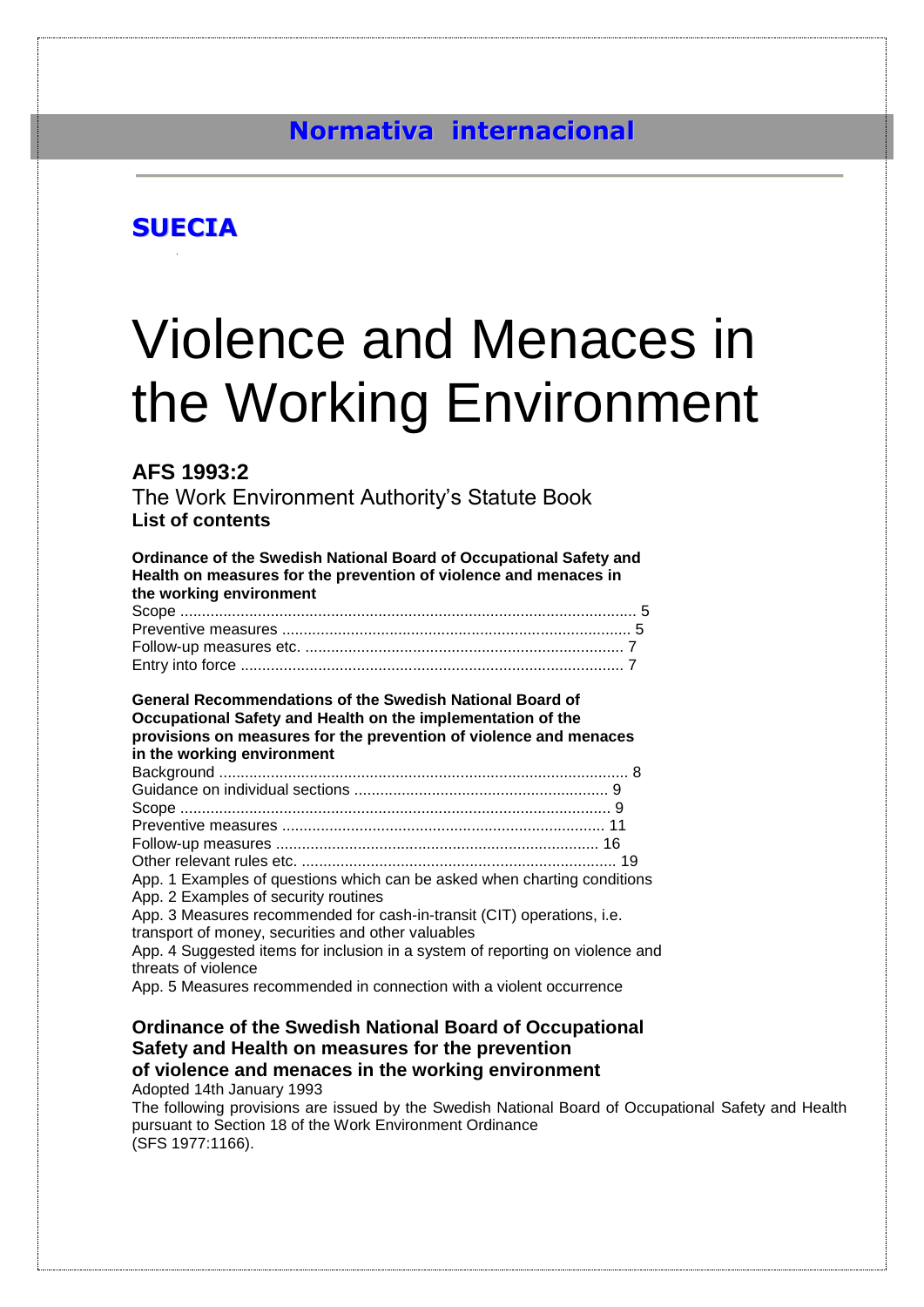# **Scope**

#### **Section 1**

These provisions apply to work where there may be a risk of violence or the threat of violence.

# **Preventive measures**

## **Section 2**

The employer shall investigate the risks of violence or threat of violence which may exist in the work and shall take such measures as may be occasioned by the investigation.

Provisions concerning the employment of minors in work where risks of violence can occur are contained in the Ordinance of the National Board of Occupational Safety and Health (AFS 1990:19) with provisions on minors at work.

#### **Section 3**

Work shall be arranged so as to avert the risk of violence or threats of violence as far as possible. Special security routines shall exist for work which can entail a risk of violence or the threat of violence. These routines shall be kept up to date and shall be continuously followed up. The routines shall be known to all employees who can be affected by the risks.

#### **Section 4**

Employees shall have sufficient training and information and receive sufficient instructions to be able to do their work safely and with adequate security.

#### **Section 5**

In work where there is a risk of recurrent violence or threats of violence, the employees shall receive special support and guidance.

#### **Section 6**

Workplaces shall be positioned, designed and equipped in such a way as to avert, as far as possible, the risk of violence or threats of violence.

#### **Section 7**

The employees shall have the possibility of summoning prompt assistance in a violent or threatening situation.

- The employer shall ensure that:
- alarm equipment exists where security so demands,
- there are fixed routines indicating who is to receive alarm calls and what
- measures are to be taken when the alarm has been given,
- security routines and alarm response measures are practised regularly,
- alarm equipment is maintained and inspected,
- other technical aids are provided if necessary.

#### **Section 8**

A task which entails a palpable risk of violence or threats of violence may not be performed as solitary work.

#### **Section 9**

Cash-in-transit (CIT) operations shall be organized and conducted in such a way as to afford adequate security for the employees.

#### **Follow-up measures etc.**

## **Section 10**

Incidents and occurrences involving violence or threats of violence shall be recorded and investigated.

**Section 11**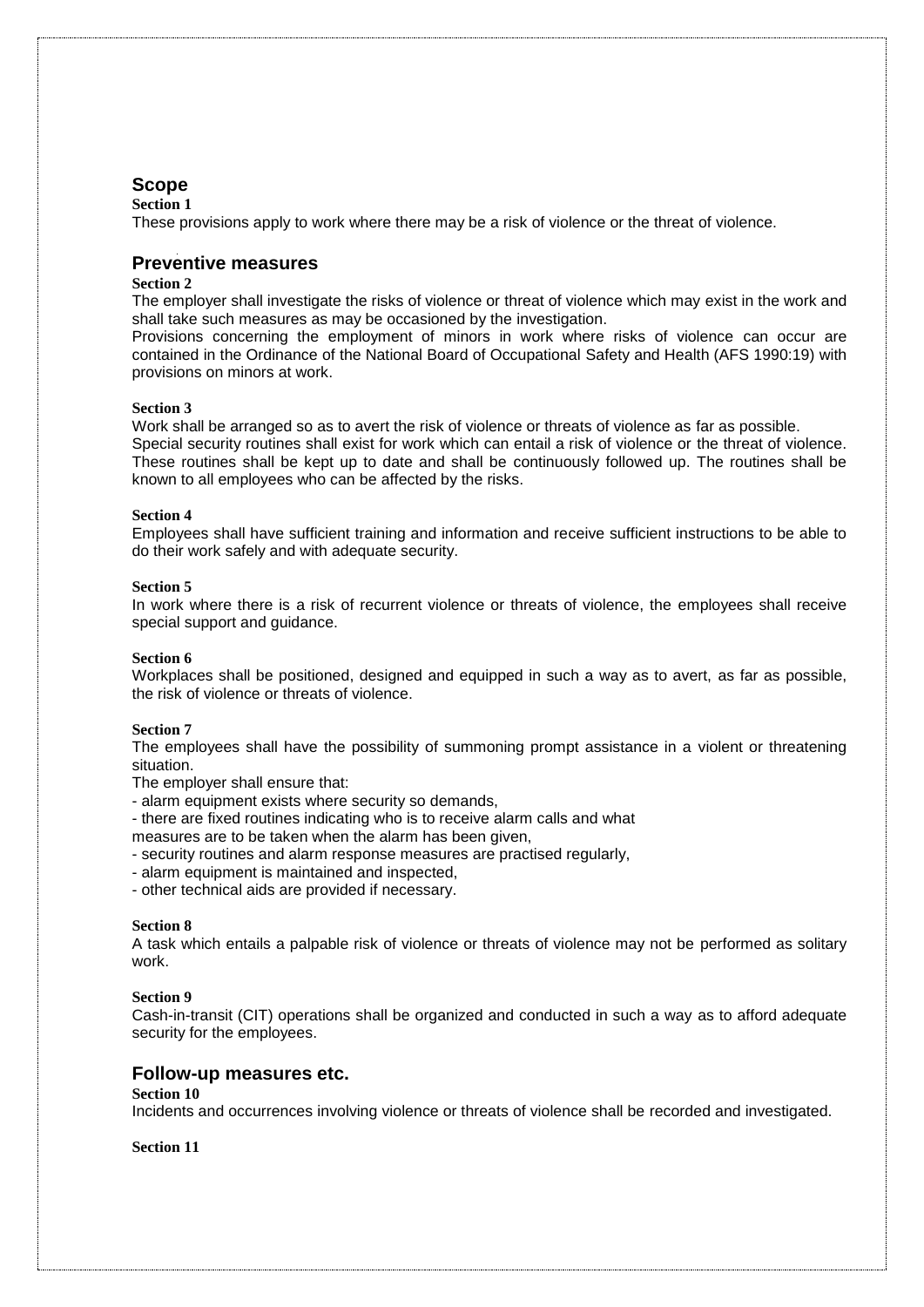Employees subjected to violence or threats of violence shall be given prompt assistance and support for the prevention or alleviation of both physical and mental injury. The employer shall have special routines for this purpose.

# **Entry into force**

The provisions enter into force on 1st July 1993. The General Recommendations (AFS 1983:1) of the National Board of Occupational Safety and Health on risks of violence in the working environment are repealed with effect from the same date.

SIVERT ANDERSSON Kurt Baneryd Göran Lindh

# **General Recommendations of the Swedish National Board of Occupational Safety and Health on the implementation of the provisions on measures for the prevention of violence and menaces in the working environment**

The following General Recommendations are issued by the National Board of Occupational Safety and Health on the implementation of the Board's provisions (AFS 1993:2) on measures for the prevention of violence and menaces in the working environment.

#### **Background**

Work injury statistics which are confined to reported, mainly physical, injuries leading to sicklisting, indicate a growth in the number of injuries caused by violence between 1985 and 1990. The increase has mainly affected nursing auxiliaries, nurses, public home health personnel and social welfare officers.

Increases are also apparent among security personnel and teachers.

The work injury statistics indicate that certain occupational categories are more vulnerable than others. High-risk occupational categories include, for example, mental nursing attendants, security personnel, police officers, ticket inspectors and bus, tram and underground train drivers.

The criminal statistics show the number of robberies in shops, post offices and banks to have risen steeply since 1989. Violence has escalated and more and more use is being made of firearms.

Violence ranges from murder to harassment in the form of threatening letters or phone calls. Violence can be used methodically in pursuit of certain objectives. It can also occur when the environment invites criminal acts, as well as in various caring situations.

There is reason to suppose that many events involving violence or menaces at work are never recorded. This can mean that a large number of physical symptoms and a variety of psychosomatic mental reactions to stress and fear never come to be included in any general statistics.

Different people react differently to a violent situation. Some react directly with stress symptoms or shock, others react several hours or days later. Many experience fear, unpleasantness or fright after what has happened or might have happened. Others remain relatively unaffected. The reaction depends on how one perceived what happened, whether or not one was prepared for the occurrence, whether one was alone and whether one has had previous experience of menaces or violent occurrences. To many people, the mere knowledge that they may risk being exposed to violence or menaces causes severe mental pressure at work.

Much suffering can be averted by means of preventive measures, efficient routines and proper care of a person who has been subjected to violence or menaces. A person who has been well cared for and given the opportunity of processing these experiences will also be much better prepared to cope with similar occurrences in future.

# **Guidance on individual sections**

# **Scope**

#### **Guidance on Section 1**

Working life can involve situations in which an employee is liable to be exposed to violence or threats of violence.

#### *The employee's work involves looking after or having access to cash, goods or valuables*

Working with or being responsible for goods, objects, money or suchlike which somebody wants to come by dishonestly can often entail a risk. As a general rule, it is not the employee personally who is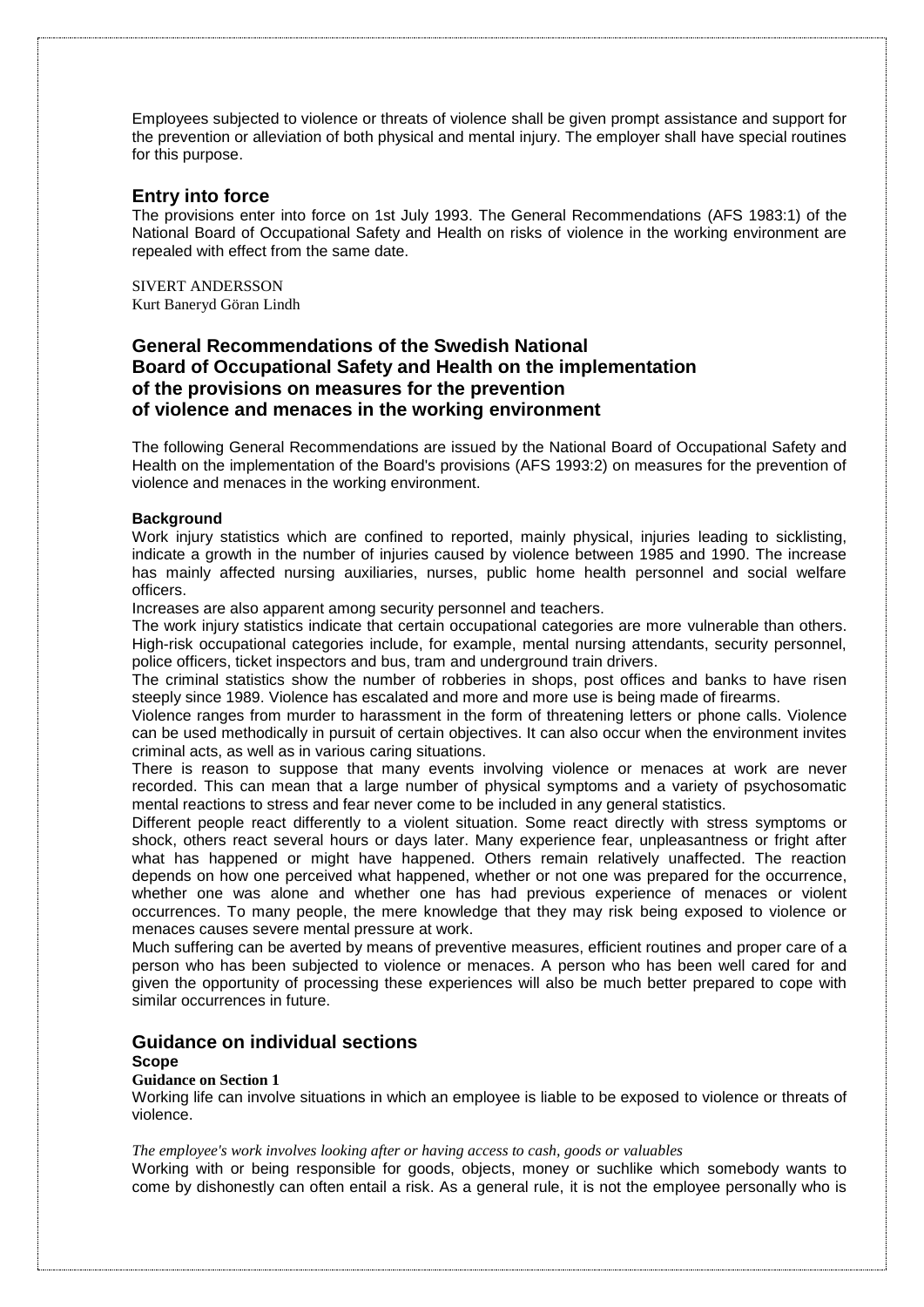the target. The threat or violence is directed against the employee when he may stand in the way of the illegal act, can be used as a hostage or can be exploited, for example, by forcing him to open a safe. The

threat and violence occur in connection with the attempted theft.

Situations of this kind occur, for example, in shops, banks, post offices and restaurants, or when clients challenge the assessment of their benefit entitlement by social services.

#### *The employee occupies a position of power or authority*

The employee has, or is felt to have, a position of power or authority in relation to the assailant, e.g. a customer, client, patient, pupil or prisoner, and is entitled to refuse or amend a request made by that person or to make a demand which the person does not accept. The threat is levelled directly at the employee, for the purpose of injury, intimidation or revenge. It may occur directly and without premeditation in a critical situation, or it may come later as revenge of a more or less well-planned nature. This risk can occur in many client-oriented occupations, such as social services, caring services, the administration of justice, the prison and probation system and schools.

Sometimes a person need only represent an authority or organization which the assailant has a grudge against in order to be subjected to menaces, malicious phone calls, persecution, sabotage or violence. A frightening variant of menaces occurs when the employee's children or other persons closely connected with him are threatened.

A special problem occurs when the assailant is a patient who is mentally ill, senile or intellectually handicapped and is not fully responsible for his actions. Violence and threats of this kind may be unprovoked and sometimes quite unintentional. This kind of thing happens in mental and geriatric care, social welfare and the care of the intellectually handicapped.

Certain employees have the task of protecting other employees from the general public or premises from disturbed persons, criminals and trouble-makers who can react violently and threateningly and, later on, vindictively. Police officers, security personnel and reception staff may have duties of this kind.

# *Work is done in a place or connection involving a risk of confrontation with provocative or aggressive persons*

There is a risk of exposure to violence and menaces if the workplace is located so as to be visited by persons who are aggressive and disposed to violence, e.g. under the influence of alcohol or other drugs, mentally ill or otherwise unstable. Places of this kind include, for example, shopping centres, restaurants, hospital emergency wards, waiting rooms and public transport.

Risks also occur on occasions when large numbers of people come together, e.g. sporting events, entertainments and demonstration marches.

The workplace can also be a target of sabotage or bomb warnings. Violence and threats of this kind are very unpredictable. Usually they are not related to a particular employee but strike at whoever happens to be in the place concerned.

Airports, railway stations, department stores, club premises and refugee accommodation are some of the targets of such actions, as well as workplaces which include computer centres vital to the community.

#### **Preventive measures**

#### **Guidance on Section 2**

It is important to size up the risk of violence and menaces, both at the workplace generally and in particular working situations, e.g. when working with or conveying a certain patient or client, money or valuable merchandise. A careful survey of the work may have to be carried out. It is important that the

investigation should result in an action programme. The risk will decide what measures are needed. These may take the form of organizational changes, security routines, technical aids, modification of premises, information, training and measures after an incident has occurred.

Preventive measures can be made more efficient by charting where, when and how risks occur and by following up current statistics. Questions to be asked in connection with the investigation are suggested in App. 1.

App. 1 of the Board's ordinance (AFS 1990:19) with provisions on minors at worklays down that persons under 18 may not, for example, carry out cash-in-transit operations or, as home help or home nursing employees, work with clients who are mentally ill or have substance abuse problems.

#### **Guidance on Section 3**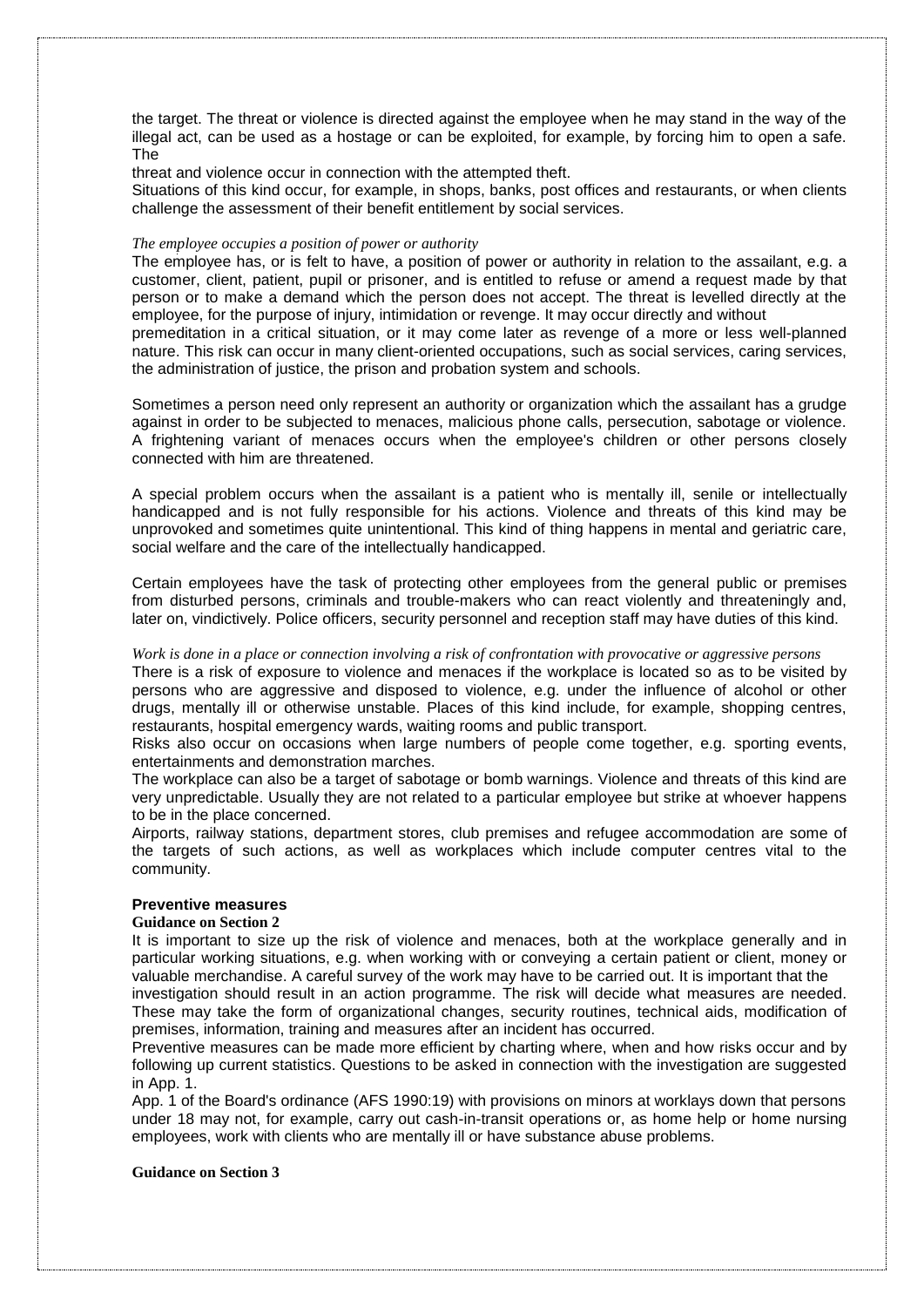Security at the workplace is the employer's responsibility. Local needs and conditions decide how work can best be organized and what action programmes are needed for the aversion of violence and menaces. It may be a good idea to put a particular person in charge of security. Preparedness should be comprehensive when the magnitude of the risk is not easily foreseen.

There are certain occupations, e.g. policing, in which violence can be an inevitable factor. Even in situations of this kind, it is important, as far as possible, to prevent the employee suffering injury. It is also necessary to consider what personal protective equipment may need to be used.

In budgeting, it is important to reserve funds for security arrangements, training, guidance, manning etc. and for resources for the assistance of employees falling victim to threats and violence.

At the workplace there should be a consensus view concerning the principles of security arrangements. Security-mindedness should permeate the entire organisation. Examples of security routines will be found in App. 2.

#### **Guidance on Section 4**

Chap. 3, Section 3 of the Work Environment Act requires the employer to ensure that all employees have received the training which is required and know what measures must be taken for the avoidance of risks.

A special security training programme may need to be drawn up. The employees may need to be given appropriate supplementary training in security routines, safe working methods and risk assessment. Training may also. for example, include ways of dealing with people in crisis or agitated states, conflict management and self-protection. In many cases, occupational health services can help to draw up

training programmes and conduct training activities. Training should have the objective of involving all employees at the workplace in safety activities.

If a certain type of work is known by experience to entail certain risks, these should already be made clear at the time of hiring and should be presented when an employee is introduced or transferred to such tasks. This also applies to short-term and temporary employees. Information should also be supplied concerning risks which, in the light of research and experience, are liable to occur at similar workplaces. A sponsor system during the introductory period may be a good idea.

It is important that particularly hazardous duties, e.g. in certain casualty wards, admission wards of psychiatric or drug dependence units, shops in vulnerable positions or CIT operations, should only be performed by a person who has received special training and information for the purpose. Different employee categories may need different kinds of training.

Every employee needs to be informed about the risks at the workplace and the procedure to be followed in an emergency. If the employee does not have a good command of the Swedish language, it is important for information to be presented and adapted with this in mind.

It may be appropriate for employees to practise the appropriate response to a violent situation and to review, realistically, what is liable to happen, the aim being for the employee to be aware of the best way of avoiding violence and menaces.

If the employee has a good knowledge of what is to be done in a violent situation and is clearly apprised of the reactions which can ensue, this will help to avert or alleviate the harmful effect of such an incident.

#### **Guidance on Section 5**

Employees are especially liable in client-oriented work, e.g. in care services, the prison and probation service, the police and social services, to be subjected to repeated threats and acts of violence. In mentally strenuous work of this kind, it is important that the employee should receive regular support and instruction. The competence of the instructor is important.

Comradeship and social support, including opportunities for experience interchange and personal and social contact, are important in all client-oriented work, but also in other jobs where violence and threats are liable to occur. It may be appropriate to hold workplace gatherings where the employees can meet regularly for purposes of information, consultation and training.

#### **Guidance on Section 6**

The term "workplaces" includes all buildings, premises, vehicles etc. where the employee does his work. The risk of violence must already be taken into account when planning new buildings and working premises or when making alterations to existing ones.

Attention must be paid to risks occasioned by the design of the building. Those risks can be reduced by means of appropriate modifications to the building structure, good planning and the correct use of facilities.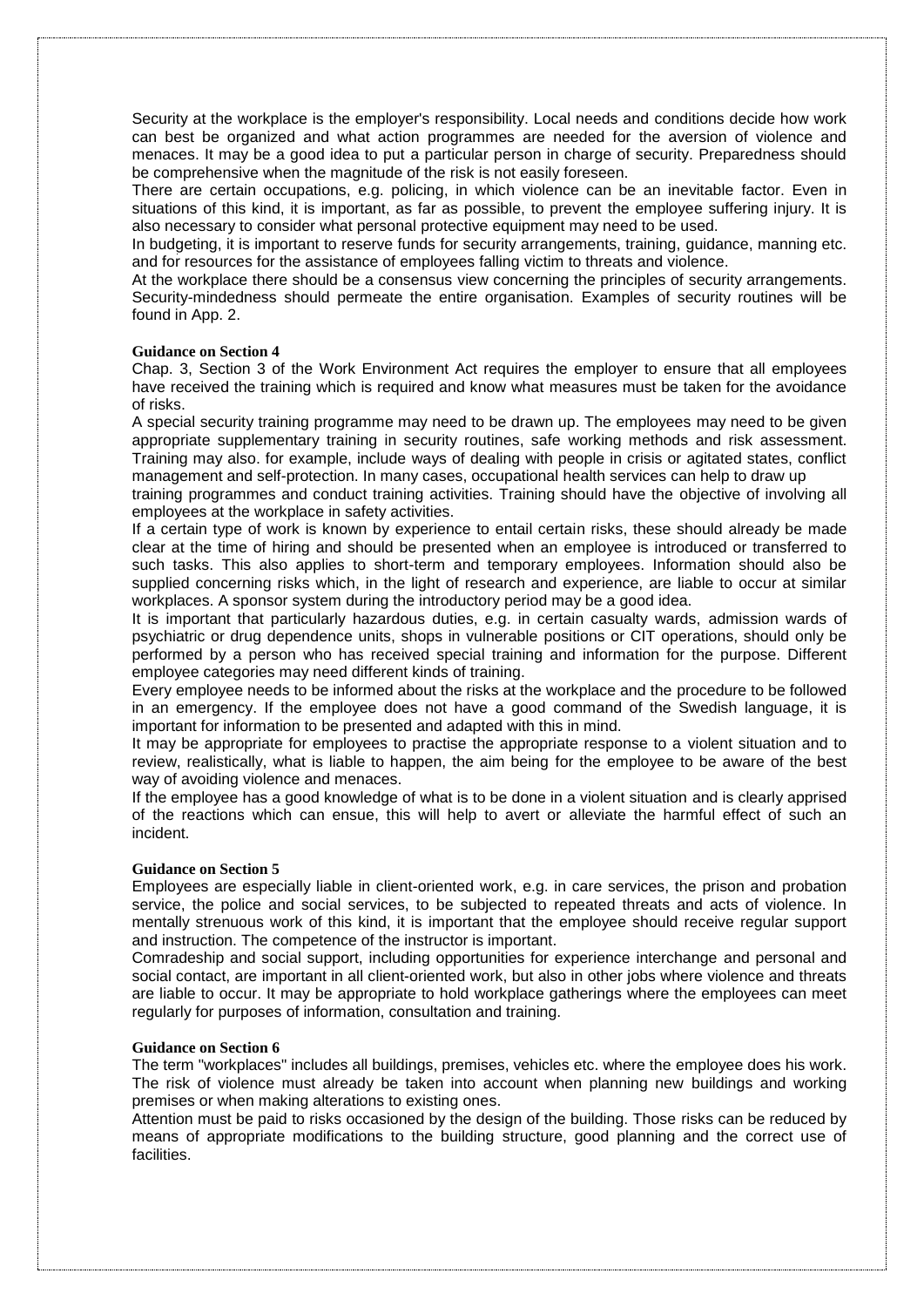No opportunity should be missed of building risks away or using new technology. Goods reception departments, entrances, lighting, reception counters, corridors, escape routes and staff entrances, for example, should be planned carefully, so as to position them in the best possible way for the activities and security. Positioning should be of such kind that unauthorized persons cannot gain entrance and employees cannot be taken by surprise when leaving the workplace. Checkout work stations should be designed in such a way as to be ergonomically suitable as well as safe from the risk of robbery or theft. Careful thought must also be devoted to the planning and positioning of furnishings and equipment. Furniture may need to be arranged with escape routes in mind.

Objects which can be used as offensive weapons should not be kept within easy reach. The alarm device should be properly designed, positioned and tested, and kept in good repair.

#### **Guidance on Section 7**

A contingency plan is generally needed in order for help to be quickly available in an emergency.

Sometimes a threat can be averted if there are several persons present. Often, though, an alarm device has to be installed at the workplace. The type of alarm should be selected according to the risk which could be foreseen. It should be considered, for example, whether the alarm device is to be stationary or portable.

It is also important to consider whether a local or central alarm connection is needed and whether the alarm should be silent or audible.

In order for the alarm device to be effective, the employee must know how to use it. It is also important to have an organization showing how the alarm is to be received, who is to respond to it and what measures are to be taken. Other technical aids are an intercom telephone, a hidden telephone or optical surveillance in the form of a still camera, CCTV video monitoring (subject to the Surveillance Cameras (Various Devices) Act, SFS 1990:484) or observation mirrors.

#### **Guidance on Section 8**

When planning and arranging solitary work, it is important to take into account the risk of violence and menaces, all the more so when the employee is in charge of theft-prone goods, works with patients, clients or customers who may be disposed to violence, or works in a place which is visited by persons who are potentially violent, are sick or are under the influence of drugs or alcohol. For certain employee categories, the risk may be greatest at night.

Reference is also made to Section 7 of the Board's Ordinance with provisions on care and assistance in private homes (AFS 1990:18) and Section 11 of the Board's Ordinance with provisions on work in checkouts (AFS 1992:19).

#### **Guidance on Section 9**

In activities involving cash-in-transit (CIT) operations, it is important to give special consideration to the way in which these transport operations are organized and conducted. This applies to all conveyance of valuables, both within the workplace and outside it, e.g. from cash register to office or from workplace to night safe. Here again, the design of buildings, facilities and other workplaces should be borne in mind. If large consignments of valuables are transported regularly, a special security bay should be organized where the merchandise can be safely transferred to the delivery vehicle.

It may often be appropriate for transport operations to be carried out by a security company. It is important that the persons carrying out the transport operations should have received good security training for them and that they should comply with the predefined routines. If several employees are involved, written instructions may be necessary.

Specially weak points include, for example, delivery at loading bays and rear doors when the view is obscured, for example, by pillars, shrubs and stacks of goods which can be used for concealment, as well as collection from shopping centres after business hours.

CIT robberies often take place at the beginning or end of the journey. A special risk is posed by acrossthe-pavement delivery, which is the least protected situation during the journey.

It is important that transport vehicles should offer the highest possible standard of security. Recommendations on equipment and on the conduct of CIT operations are contained in BRÅ PM 1979:1, 1983:2, 1989:4 and 1992:3.

For transport operations it is appropriate to use different vehicles, to make sure that loading and unloading are performed quickly, to keep doors locked and windows closed and not to have a central locking system. If the vehicle is stopped by the police, they must be asked to identify themselves.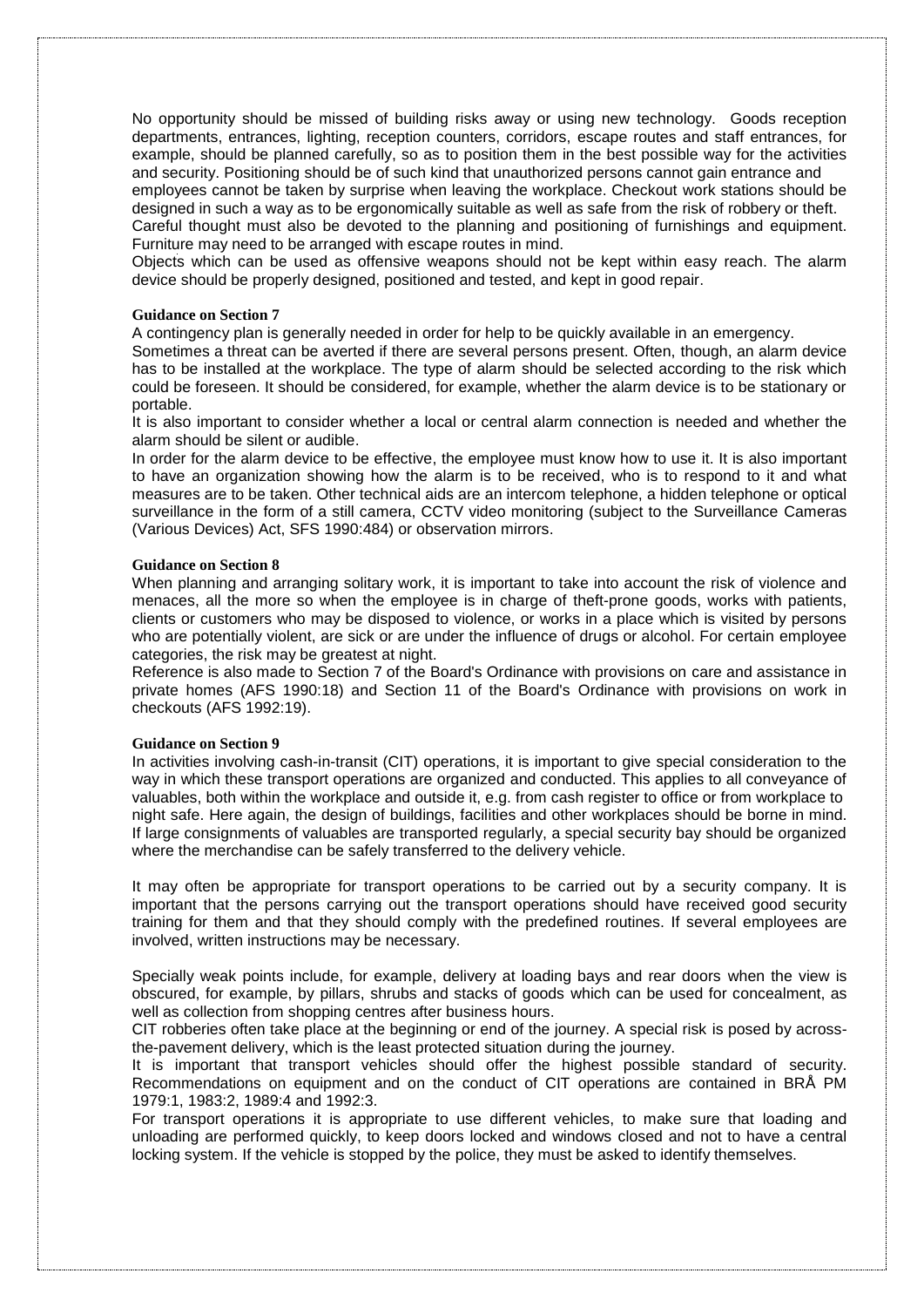The deposition of store takings in night safes is a security problem. It may be advisable to make a more frequent practice of delivering cassettes etc. to a bank or post office during opening hours. Some banks have indoor night safes. There are instances of other technical solutions, such as pneumatic dispatch systems for conveying money within a building or straight to the bank. For suggested arrangements for the delivery of money and other valuables, see App. 3.

# **Follow-up measures**

#### **Guidance on Section 10**

There must be routines for observing, reporting and following up all incidents and occurrences involving elements of violence and menaces. These routines should also include the reporting of violence and serious threats of violence to the Labour Inspectorate, the police and the social insurance office. It will be recalled that Section 2 of the Work Environment Ordinance requires the employer to notify the

Labour Inspectorate of serious injuries or incidents. That provision is often applicable to violence and threats of violence at the workplace. Risks and incidents observed by employees are reported to supervisory staff, safety delegates or some

other agreed person. It is important that the employer should take the necessary action, in the light of reports on occurrences and observed risks.

Examples of points which can be included in a reporting system will be found in App. 4.

#### **Guidance on Section 11**

For the avoidance or alleviation of injuries resulting from a situation of violence or menaces, and for the prevention of future problems, it is important that an organization for this purpose should be prepared at all workplaces. At large workplaces there should be some form of emergency command or crisis group which can come into action in a serious emergency.

An employee involved in a traumatic event should immediately receive both medical and psychological attention. It is important that employees subjected to violence or a serious threat should not be left on their own for the first few hours afterwards.

When a serious case of violence or menaces has occurred, it is important that the other employees should be told what has happened. The employer should inform them without delay, so as to forestall anxiety and rumour-mongering. It may be appropriate for the personnel to assemble as quickly as possible after the

#### occurrence for a joint briefing.

Both the personnel affected by violence or threats and colleagues witnessing the occurrence may need emotional first aid and should be given support and opportunities of getting their experiences off their chests. This makes it very important for the employer to ensure that employees receive the help,

professional assistance included, which may be needed both immediately after the occurrence and later on.

Proper attention from colleagues and assistance with practical decisions can do a great deal to alleviate the consequences. A person in a state of shock is often withdrawn or confused and indecisive and, therefore, should not be left alone with important decisions to make.

In certain situations, a violent occurrence attracts the attention of the media. It is not suitable for the person affected to be questioned, because he may be in a state of emotional upset or shock. The appropriate procedure is to invite the media to interview a person previously appointed for the purpose. When a violent occurrence results in legal proceedings, it is important for the employee involved to be

told about legal procedure and to be given company and other support at the trial.

If the workplace has to be evacuated, e.g. due to a bomb warning, it is important that all employees should know where to reassemble. This will make it easier to check that everyone has left the building, and it will then also be possible to give a preliminary briefing. If the workplace has to be tidied up or cleaned, e.g. after a shooting incident, outside personnel should be called in to do the job. Suggestions concerning measures to be taken in a violent emergency will be found in App. 5.

# **Other relevant rules etc.**

Act concerning security companies SFS 1974:191

Act concerning surveillance cameras, etc. SFS 1990:484

The Statute Book of the Swedish National Board of Occupational

Safety and Health

Rules issued by the National Board of Occupational Safety and

Health are listed in the Board's annual catalogue of printed publications,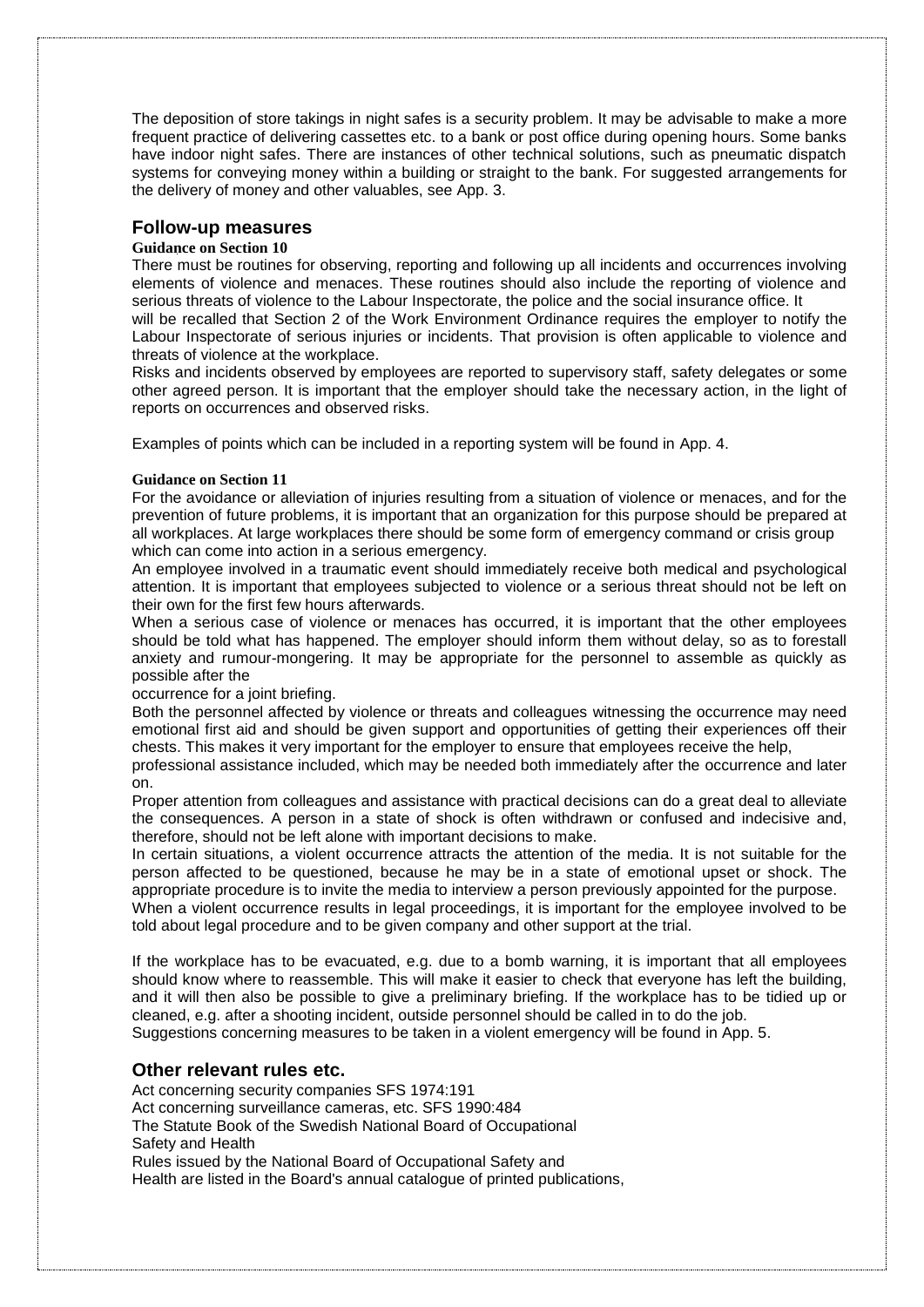obtainable free of charge from Arbetarskyddsstyrelsens Publikationsservice, Box 1300, S-171 25 Solna, tel. +46 8 730 97 00. 1) Solitary Work AFS 1982:3 Evacuation AFS 1982:9 First Aid in the Event of Accidents or Acute Illness AFS 1984:14 Protection Against Bloodborne Infections AFS 1986:23 HIV-Testing at Work AFS 1988:1 Work with Experimental Animals AFS 1990:11 Care and Assistance in Private Homes AFS 1990:18\*) Minors at Work AFS 1990:19 Work Involving Infection Risks AFS 1991:2\*) Lighting AFS 1991:8 Internal Control of the Working Environment AFS 1992:6 Work in Checkouts AFS 1992:19

## **The Financial Supervisory Authority's Regulatory Code**

Bank security precautions against robbery and burglary, etc BFFS 1990:24 1) subject to alteration; see the Board's biannual List of Ordinances, General Recommendations, Directions and Notices Notification by banks of observed or suspected criminal acts BFFS 1990:25 General advice issued by the Financial Supervisory Authority regarding Notification of observed or suspected criminal acts BFFS 1991:5

#### **The Swedish National Council for Crime Prevention**

Cash-in-transit operations. Guidelines for improvement of the security BRÅ-PM 1979:1 Cash-in-transit operations II. Follow-up to BRÅ-PM 1979:1 BRÅ-PM 1983:2 Violence in shops, post offices and banks BRÅ-PM 1992:3 Sterfeldt, O. Better safety in retail trade BRÅ-Report 1989:4#) Wikström, P-O. Violence. A review of current research BRÅ 1992

# **The Swedish National Board of Health and Welfare**

Psychological, Psychiatric and Social Management of Disaster General Recommendation s 1991:2\*)

#### **The Commercial Working Environment Committee**

Cash-in-transit (CIT) operations. Agreement on recommendations between The Swedish Commerce and Service Association (HAO), The Co-operativ Employers' Association (KFO), The Commercial Employees' Union and The Union of Commercial Salaried Employees HAK 1986 Safety in store HAK 1990

#### **The Commercial Employees' Union**

It happens every day. Violence in the working environment 1989

#### **Swedish Government Official Reports**

Violence and the victims of crime. Final report of the commission on violence SOU 1990:92

#### **The Swedish National Police Board**

Thun, G. Measures for the prevention of store robbery RPS Report 1989:2

#### **Statshälsan** E**) and the Swedish Immigration Board**

Herliz, G. Threats and violence in the encounter between cultures 1990

#### **Statshälsan** E**)**

Threats and violence in working life 1986 E) Statshälsan = The Swedish Foundation for Occupational Safety and Health for State Employees \*) Available in English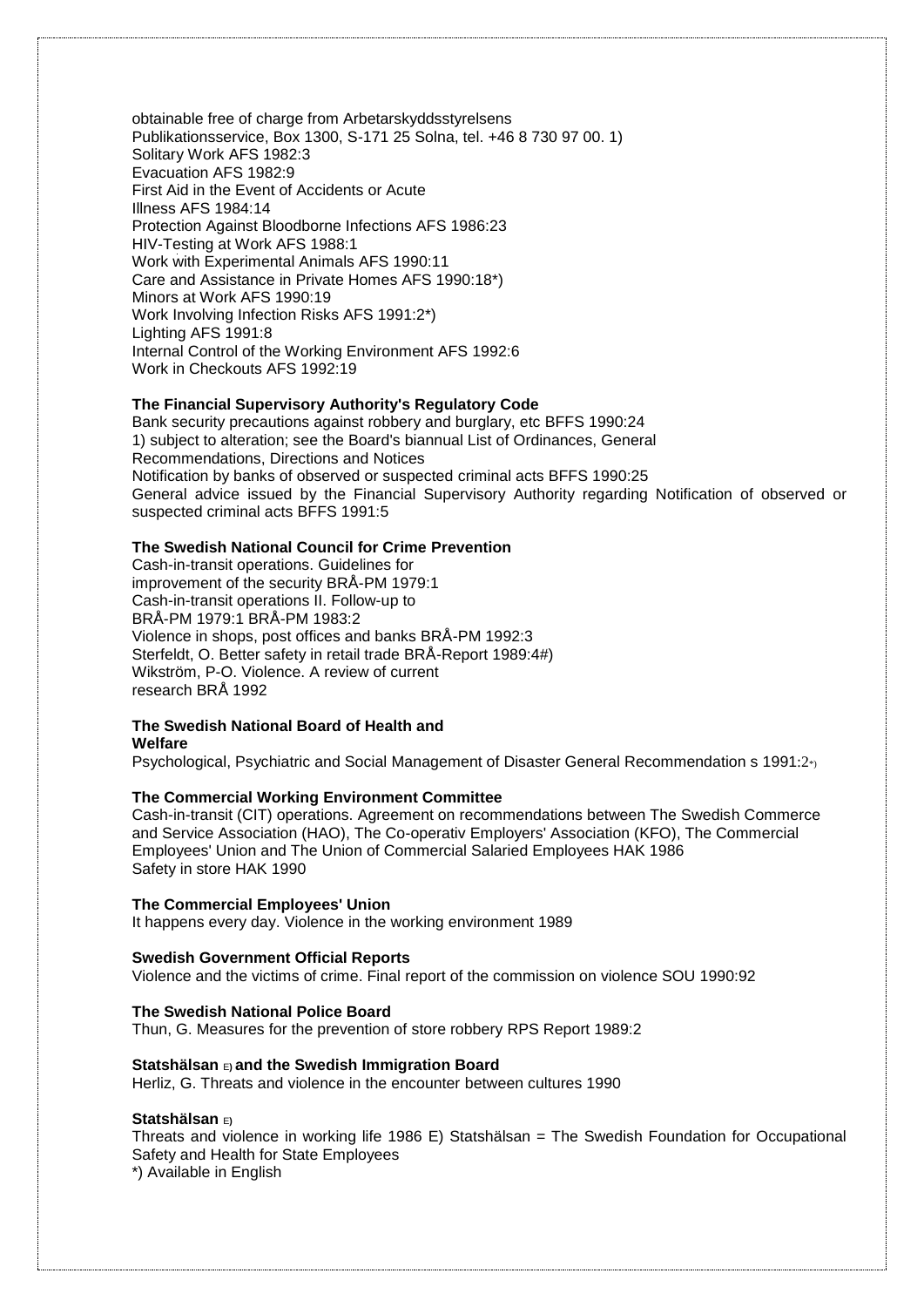#) Summary in English available App. 1 (Section 2)

#### **Examples of questions which can be asked when charting conditions**

- Is the work or any part of it combined with a risk of violence or threats of violence?
- Where and when do direct risks of violence or threats of violence occur?
- Have there been any cases of violence or menaces?
- In what places have violence or threats of violence occurred?
- In what connections have violence or threats of violence occurred?
- At what time of the day?
- How did the situation arise?
- What are the manning arrangements and personnel structure?
- Is there any solitary work?
- What does the existing security system look like?
- What routines exist for the security system?
- What type of injury has occurred?
- Have employees received medical or other professional attention?
- How quickly is help obtainable in a violent situation?
- What is the procedure for reporting an event of this kind?

- Are there any contingency arrangements for dealing with emergency situations, such as menaces, assault, attempted robbery etc.?

- Have the employees received information and training about:
- security rules,
- how to cope with a violent situation,
- what to do if a colleague gets into difficulties?
- How are the above matters taught? How are they practised?
- Are there contingency arrangements for supporting employees after a robbery, assault, etc.?
- What new security measures are needed?

This survey, to which further questions may be added, should result in an action programme adapted to the line of business or the workplace, with a view to reducing risks and alleviating injury. App. 2 (Section 3)

#### **Examples of security routines**

- Define routines for special safety measures and for the best way of coping with critical situations. Routines may, for example, concern cash routines, entry and exit arrangements, storage of keys, procurement of extra personnel or special security staff for certain operations or in certain situations at work, procedure for cash transport, and who is to receive what kind of training.

- Prepare the allocation of tasks to be observed in a critical situation.

- Decide and record who is to do what.

- Investigate possible procedure for co-operating closely with the safety organization on questions of violence and menaces.

- Draw up suitable checklists for the workplace.
- Note down important names and telephone numbers.
- Decide which persons are to be acquainted with the security routines of the workplace.

- Underline the importance of workplace security routines not being divulged elsewhere.

- Make it clear that employees are not to take personal risks in violent or threatening situations.

- Keep the telephone number of a close relative or other person whom the employee wishes to be informed if anything happens.

- Review the security routines regularly, and make sure that they are complied with.

- For assignments away from the workplace, make sure that there are particulars concerning where the employee is to go, the estimated duration of the assignment, and the route to be followed for the assignment.

App.3 (Section 9)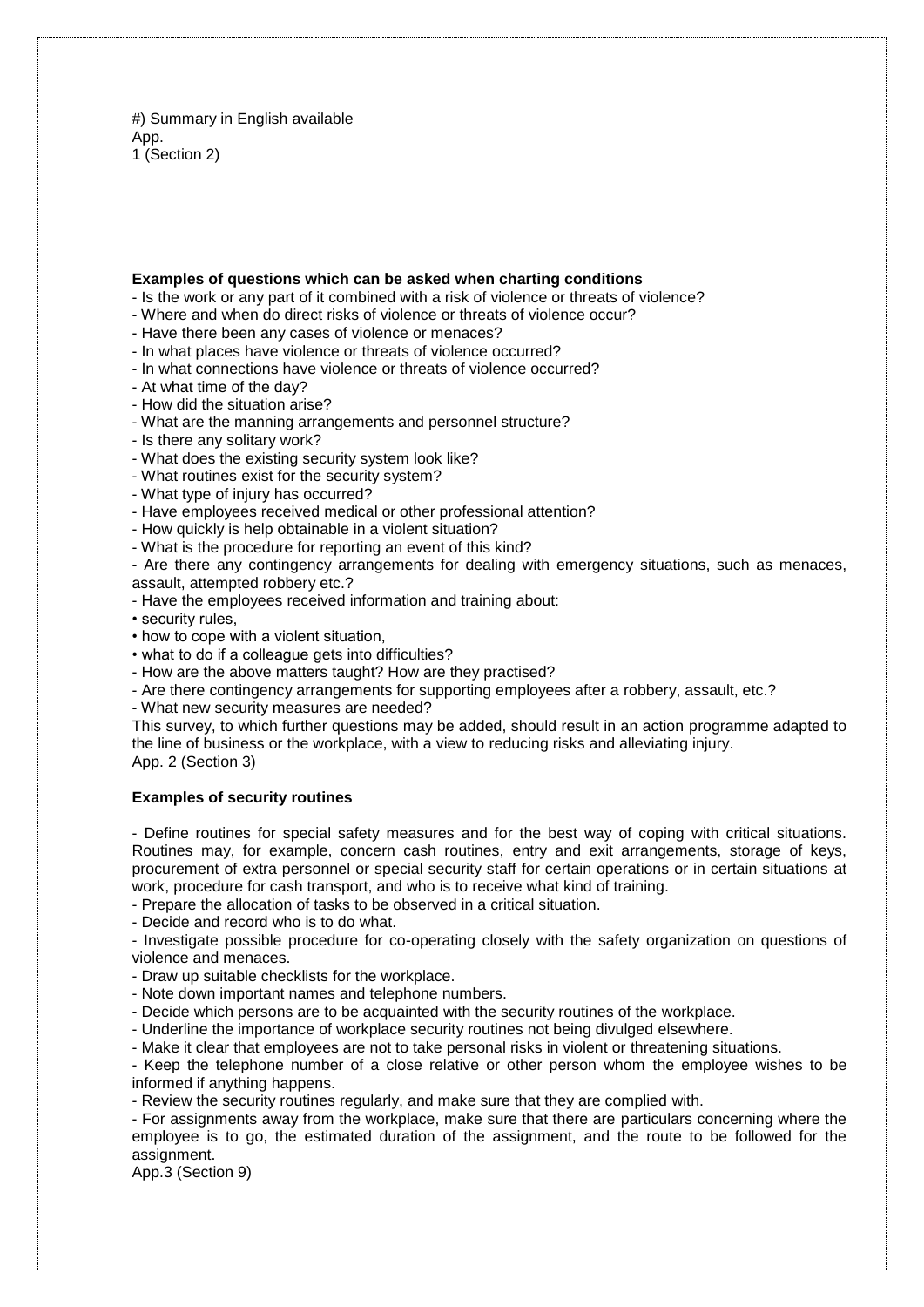# **Measures recommended for cash-in-transit (CIT) operations, i.e. transport of money, securities and other valuables**

Choose precautions after assessing the risk situation:

- Keep all money in a safe place, e.g. in a strongbox, pending transport.

- Decide who is to carry out the CIT operation. Can it be done, for example,by a CIT company? If this is not possible, investigate how an employee can carry out the CIT operation with the greatest possible security.

- Make sure that the person carrying out CIT operations has received the information and training necessary in order to carry out the work with the minimum of risk.

- Carry out the CIT operation as anonymously as possible.

- Use routines making it difficult for unauthorized persons to discover that certain persons walk or travel regularly from the workplace to the bank or post office.

- Vary the routines, times and routes of CIT operations.

- Vary the equipment, so as to make the CIT operation less recognizable.

- Carry out CIT operations during the daytime whenever possible.

- Avoid cash deliveries on foot. When deliveries are made on foot, it may often be advisable for at least two persons to be detailed.

App. 4 (Section 10)

#### **Suggested items for inclusion in a system of reporting on violence and threats of violence**

*Particulars concerning the victim:* Sex Age Position or occupation **Training Standing** 

*Nature of the occurrence:* **Workplace** 

**Suspect** Date and time Activity in progress Solitary work Things leading up to the occurrence Course of the occurrence Physical/mental injury **Sicklisting** Measures following the occurrence Measures needed to prevent similar occurrences in future

*Notified:* The Labour Inspectorate (under Section 2 of the Work Environment Ordinance) The police The social insurance office (work injury)

*App. 5 (Section 11)*

# **Measures recommended in connection with a violent occurrence**

- Make sure there is a phone number on which help is always available.

- Make sure that security rules and contingency plan come into operation and employees in distress are rescued from violent or threatening situations.

Immediate help is given, for example, by supervisory staff and fellowemployees.

This can involve the following points.

- Take care of the persons affected, giving them support and a chance to talk.

- Make sure that next-of-kin are contacted.